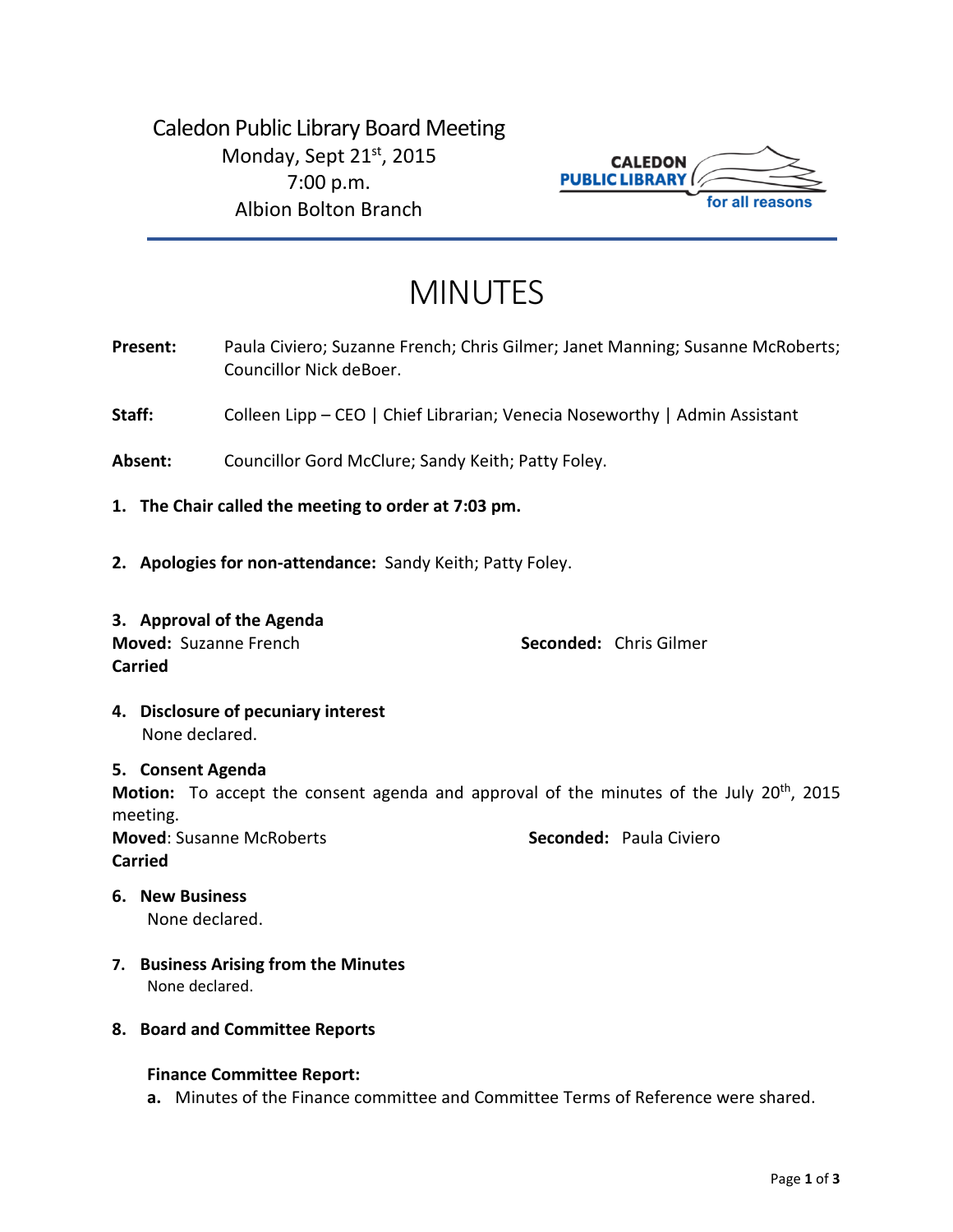**Motion:** To receive the Finance Committee minutes of August 17th 2015, September 14th 2015 and adopt the Finance Committee Terms of Reference**.**

**Moved:** Paula Civiero **Seconded:** Nick deBoer **Carried**

**b.** The Finance committee requested an additional voting member to meet the Terms of Reference as adopted. Suzanne French was nominated and accepted the nomination. **Moved:** Nick deBoer **Seconded:** Susanne McRoberts **Carried**

## **c. CEO Assessment Committee:**

Colleen Lipp will be providing her goals to the CEO Assessment Committee for ultimate review by the Committee of the Whole at the October meeting.

## **9. Staff Reports**

**a. Treasurer's Report –** Colleen Lipp presented the Treasurer's Report and Financial Statements.

**Motion:** To accept the Treasurer's Report as presented.

**Moved:** Nick deBoer **Seconded:** Chris Gilmer **Carried**

- **b. 2016 Draft Budget Report -** Colleen Lipp presented the 2016 budget proposal for board consideration.
- **Motion:** To receive and approve the Budget report with the following two amendments.
	- i. Revised increase to Online Databases budget line from \$25,000 as initially proposed to \$32,000 to match SOLS current fees estimate. This will maintain the Library's existing service level to patrons, previously funded by the provincial government.
	- ii. Increase AB Caretaking Supplies from \$0 to \$1,500 to cover consumable supplies pending confirmation of contract terms by Colleen Lipp.

**Moved:** Chris Gilmer **Seconded:** Nick deBoer **Carried**

## **c. Recommendation for purchase of Laptops**

**Motion:** To proceed with acquisition of 10 additional laptops for both public programs and staff training requirements.

**Carried**

**Moved:** Paula Civiero **Seconded:** Susanne McRoberts

## **Board Development**

## **d. Leadership by Design - Module 5 Finances**

Colleen Lipp provided an on screen overview of Module 5 Finances. (http://www.learnhq.ca)